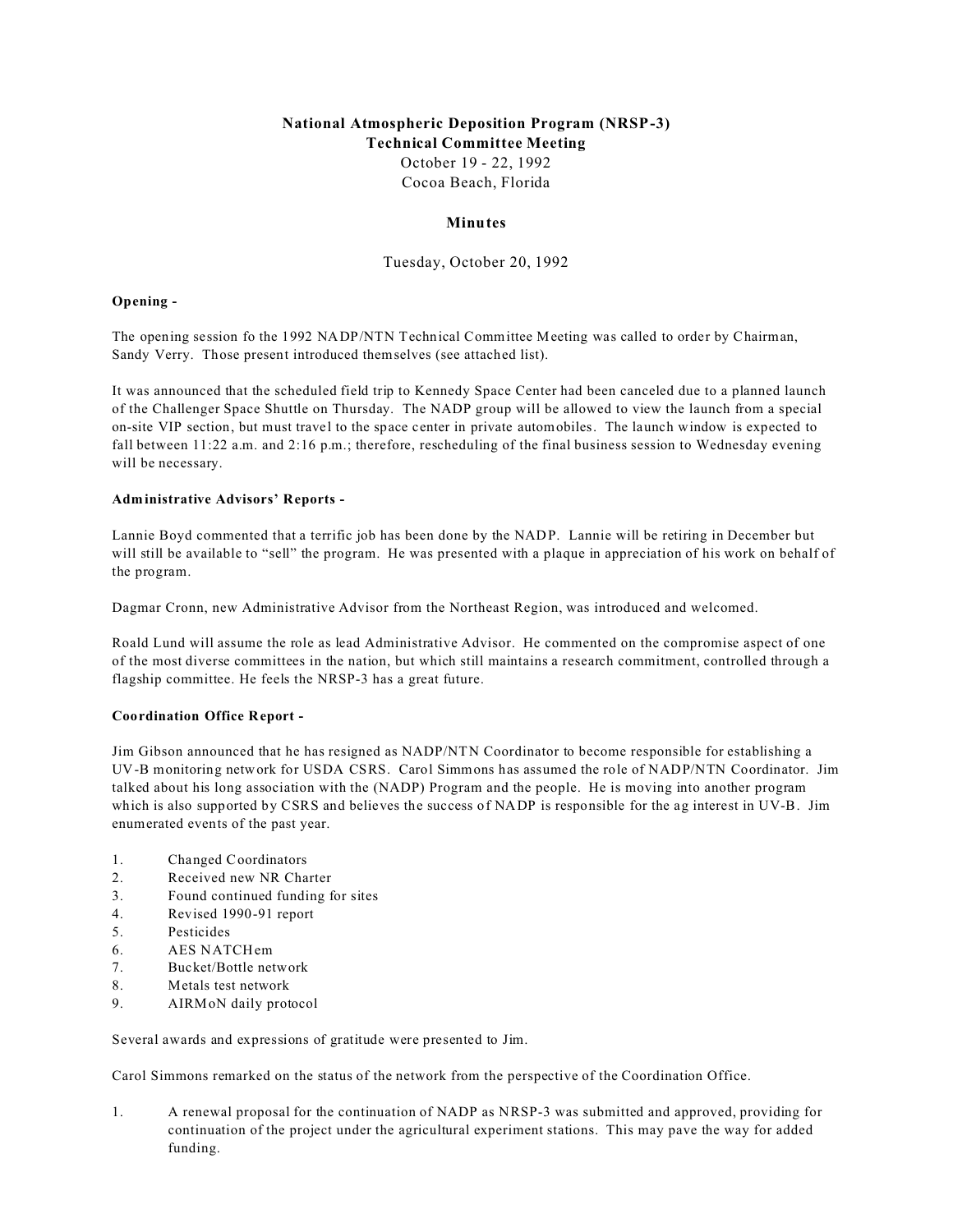- 2. A renewal proposal was submitted to CSRS for the continued coordination of the program with CAL as the laboratory. A letter of intent has been received from CSRS.
- 3. Commented on the possible loss of funding and the efforts on the part of many to have it restored.
- 4. Currently 200 sites in the network, with one new site pending in Alaska.
- 5. At the same time that funding is becoming increasingly restricted, there are increasing requests for data.
- 6. Additions have been made to the Annual Data Summary report.
- 7. NADP has been asked by NOAA to provide coordination and analytical services for their AIRMoN network, with inclusion in NADP as a sub-network. An *ad hoc* committee has been working with NOAA toward this end. There are currently six sites in their network, and it may grow to 20 sites.
- 8. Comparison of samples shipped in buckets versus nalgene bottles. Significant differences were found between ions in samples shipped in buckets versus bottles. The o-rings in the lids neutralize sample acidity and add other constituents. It appears that transferring to bottles would be the best approach. Protocols will be voted on at the Wednesday evening meeting.
- 9. Challenges.
	- A. Continue what we do and do it well.
	- B. A problem at CAL with incorrectly applied codes resulted in 1991 data being redone.
	- C. Must work to establish more solid funding for the program.
	- D. Need to work with BLM to assist them in deciding that their sites should be continued.
	- E. Need to do more in the way of data analysis. Should be taking advantage of the data base available. Should seek funding to undertake a data analysis effort, possibly in conjunction with federal agencies.
	- F. Opportunity to develop a research arm which can look at issues such as sample preservation. The pesticide study demonstrates our ability to do this kind of measurement on a network-wide basis, and we may be able to incorporate other organic measurements into NADP. There is a great deal of interest in pesticide measurements and in metals.
	- G. High elevation sites still have difficulty making good measurements. Agencies should be supporting development of better high elevation instruments.

#### **Subcommittee Reports -**

#### **Environmental Effects -**

Rich Grant announced that the Effects subcommittee is entertaining the possibility of sub-networks for mercury, organics, and pesticides, and will be discussing the status of those efforts.

#### **Network Operations -**

Lois W est commented that Data Management and Network Operations will meet briefly together, then will separate and Network Operations will focus on the bucket/bottle study.

#### **Data Management and Analysis -**

Jim Lynch noted that the subcommittee will consider data completeness criteria and additions which might be proposed for the Annual Data Summary reports. They will also discuss comparison of daily precipitation with weekly data.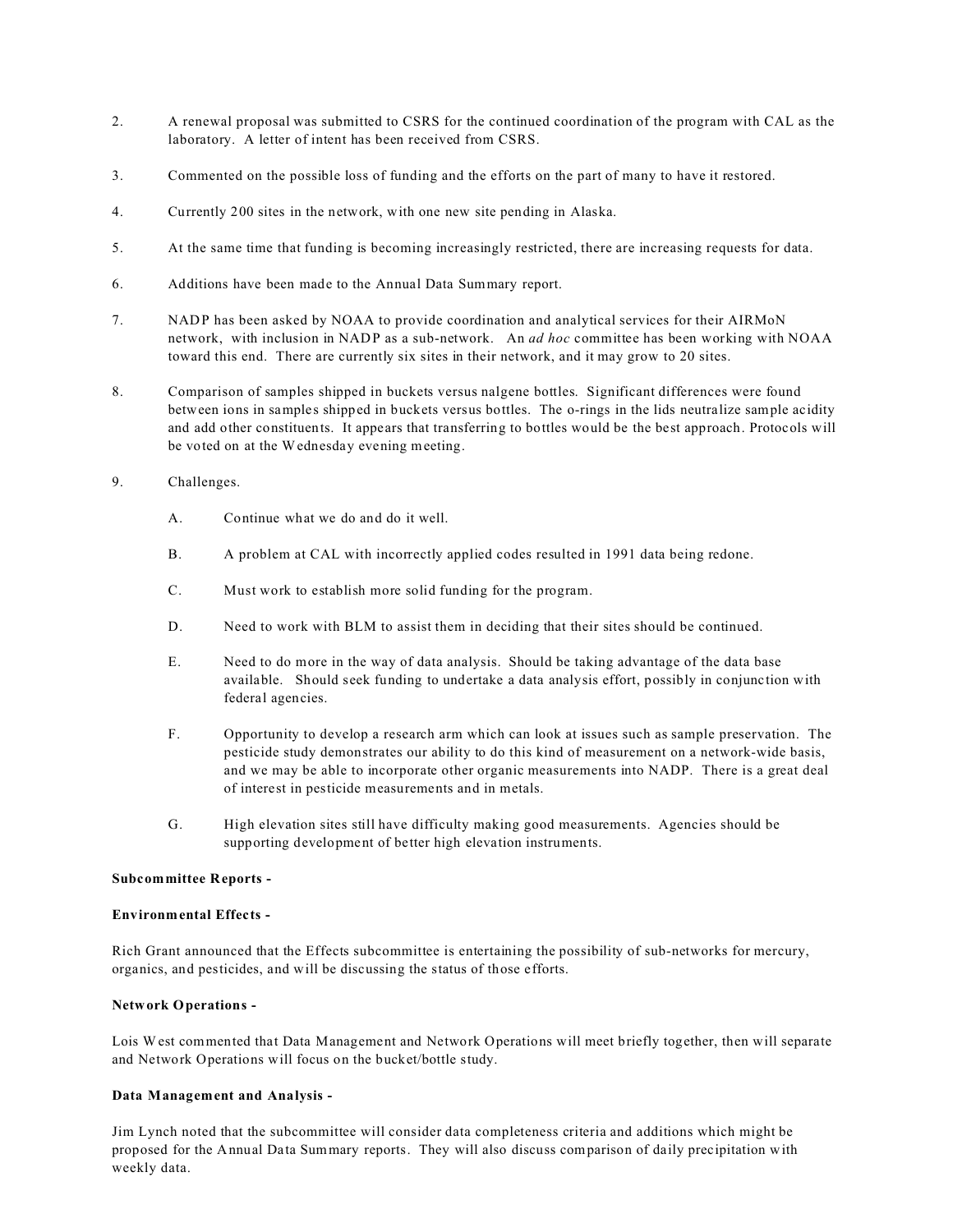#### **Poster Presentations -**

Poster authors provided brief introductions to the information being presented. The following posters were displayed.

- **A Closer Look at the Ammonium Analyses at Selected NADP/NTN Sites** Sue Bachman
- **Wet Deposition of Organochlorine Pesticides in the Great Lakes**  C. H. Chan, G. Bruce, B. Harrison
- **Adapting the Swedish (IVL) Sampler for Mercury Monitoring in the Upper Great Lakes Region** - Julian P. Chazin
- **NADP/NTN: The Big Picture** Kathryn Douglas

**The Standard Error of a Weighted-mean: Comparing Methods** - Donald F. Gatz

- **Results of the NADP/NTN Trends Network Blind Audit Program, 1979-1992** John Gordon
- **Range in Buffering of Atmospheric Deposition for New England Forests** Jane E. Hislop, J.W. Hornbeck, D.S. Buso, S.W. Bailey, R.B. Smith, and J.B. Shanley
- **Comparison of Heavy Metals in Precipitation: Acidified Versus Non-acidified** Ed Klappenbach
- **Precipitation Chemistry Trends in Florida**  B. C. Madsen, T. Kheoh, T. Dreschel, L. Maull, C. R. Hinkle, and W. M. Knott

**Dry Deposition to Long Island Sound** — David R. Miller

**New Perspectives on "Old" NADP, Integration of Precipitation and Aerosol Chemistry Data** — R. L Poirot, K B. Husar

**The Canadian National Atmospheric Chemistry Data Base and Its Products** - C. Ro, R. Vet, and W. Sukloff

**Simulated Acidic Effects on Soybeans and Frogeye Leaf Spot** - J. T. Waller, D. V. Phillips, *J.* Melin, and D. Spradlin

#### **Wednesday, October 21, 1993**

#### **Contributed Papers** -

The following papers were presented.

**Long Term Trends in Atmospheric Deposition in the United States** — James A. Lynch, Jeff Grimm, E. Corbett

**Spatial and Temporal Distribution of Herbicides in Wet Deposition: Midwestern and Northeastern United States** — Donald A. Goolsby

**Design and Field Trial of a Splash Proof Wet Only Precipitation Collector** — Scott R. Dossett

**How Do U.S. NADP/NTN and Canadian CAPMoN Network Data Compare** — Robert Vet, A. Sirois, and D. Lamb

**The Precision of NADP/NTN Wet Deposition Measurements Determined with Collocated Samplers** — Mark A. Nilles

History of Precipitation Chemistry in East-central Florida: 1977 to Present - B. C. Madsen, T. Kheoh, T. Dreschel, C. K Hinkle, W. M. Knott, L A. Maull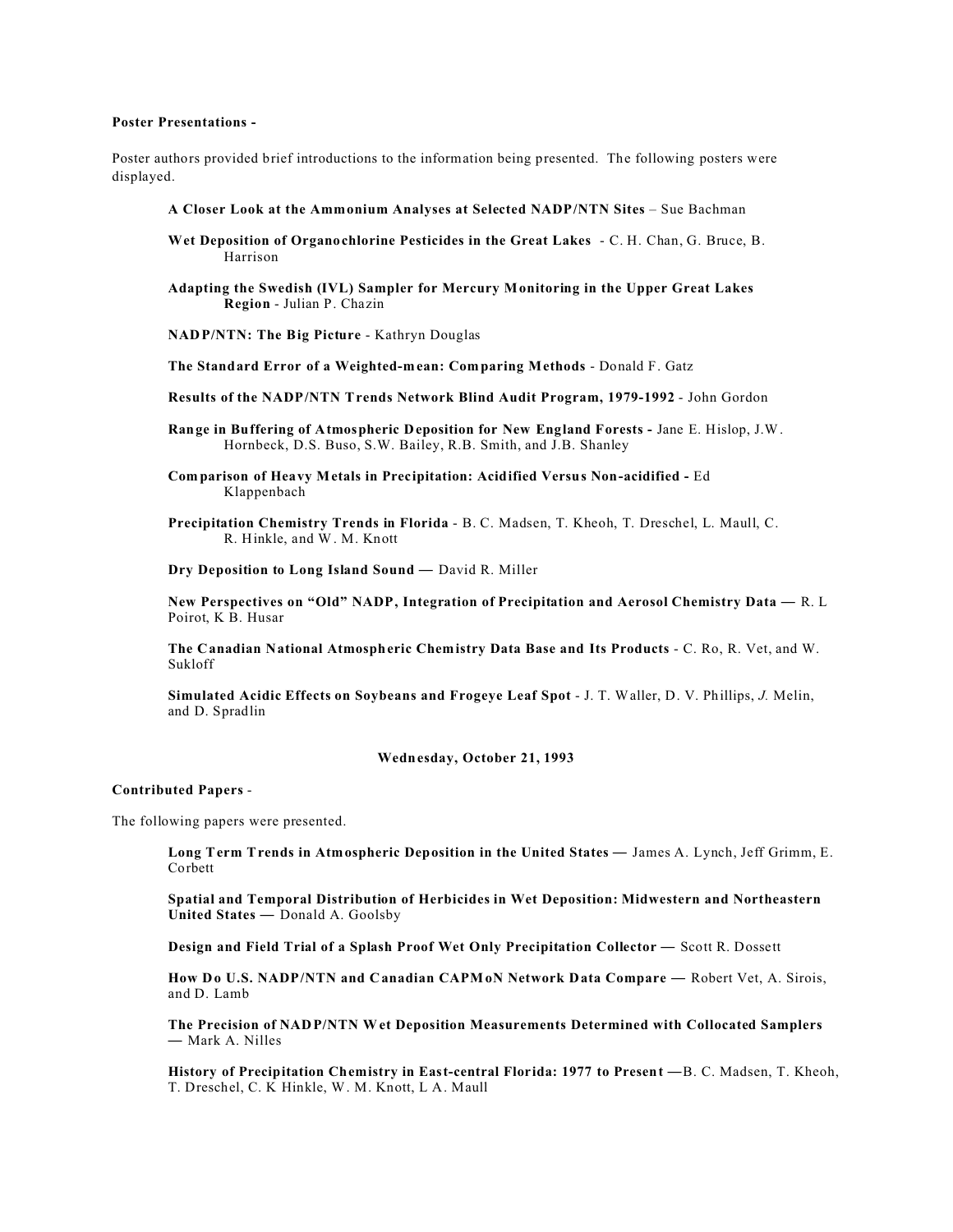#### **Invited Papers —**

Following break, the group reconvened for invited papers on the topic of "Exploring New Directions for NADP/NTN." The following were presented.

#### **NAPAP Assessments** — Derek Winstanley

**Atmospheric Deposition in Urban Environments** — Don Gatz

**UV-B** — Fitzgerald Booker

**What We Haven**\***t Learned** — Ellis Cowling

The final invited paper was followed by a group discussion, led by Ellis Cowling. The meeting was then adjourned to reconvene later in the afternoon for a final business meeting.

#### **Final Business Session - Opening -**

The final session of the 1992 NADP (NRSP-3) Technical Meeting convened at 4 p.m. Sandy Verry commented that one of the major parts of the network is the site operators. Each year recognition and appreciation are paid to operators who have served the network for either five or ten consecutive years and who have participated in the Site Operator Training Program at CAL. The operators, supervisors and sites recognized for dedicated service to the program for 1992 are shown below.

| <b>CAL Code</b>  | <b>Site Name</b>                         | <b>Site Operator</b>    | <b>Site Supervisor</b> |
|------------------|------------------------------------------|-------------------------|------------------------|
| FL41             | Verna Well Field                         | April Ammeson           | Terrie M. Lee          |
| FL99             | Kennedy Space Center                     | Lee Maull               | Tom Dreschel           |
| IL19             | Argonne                                  | David Cook              | Douglas L Sisterson    |
| KSO7             | Farlington Fish Hatchery                 | Dan Mosier              | Eric Wakeman           |
| MS3O             | Coffeeville                              | Hilliard Griffin        | Darrell Wilson         |
| NC25             | Coweeta                                  | Robert McCollum         | Wayne T. Swank         |
| NM12             | Capulin Volcano National Marcella Abeyta |                         | Larry Gay              |
|                  | Monument                                 |                         |                        |
| NY2O             | Huntington Wildlife                      | <b>Charlotte Demers</b> | Dudley J. Raynal       |
| OR98             | Bull Run                                 | <b>Richard Thies</b>    | Julija Laenen          |
| <b>PA72</b>      | Milford                                  | Diane Boucher-Appel     | Edward S. Corbett      |
| SCO <sub>6</sub> | Santee National Wildlife                 | Ron McGonigle           | Ted Cooney             |
|                  | Refuge                                   |                         |                        |
| TN98/TN99        | Wilburn Chapel                           | 0. E. Morris            | William J. Parkhurst   |
| WA21             | LaGrande                                 | Toni Carrington         | Stan Humann            |
| WI09             | Popple River                             | Sandra McClain          | Bruce Rodger,          |

#### FIVE-YEAR CERTIFICATES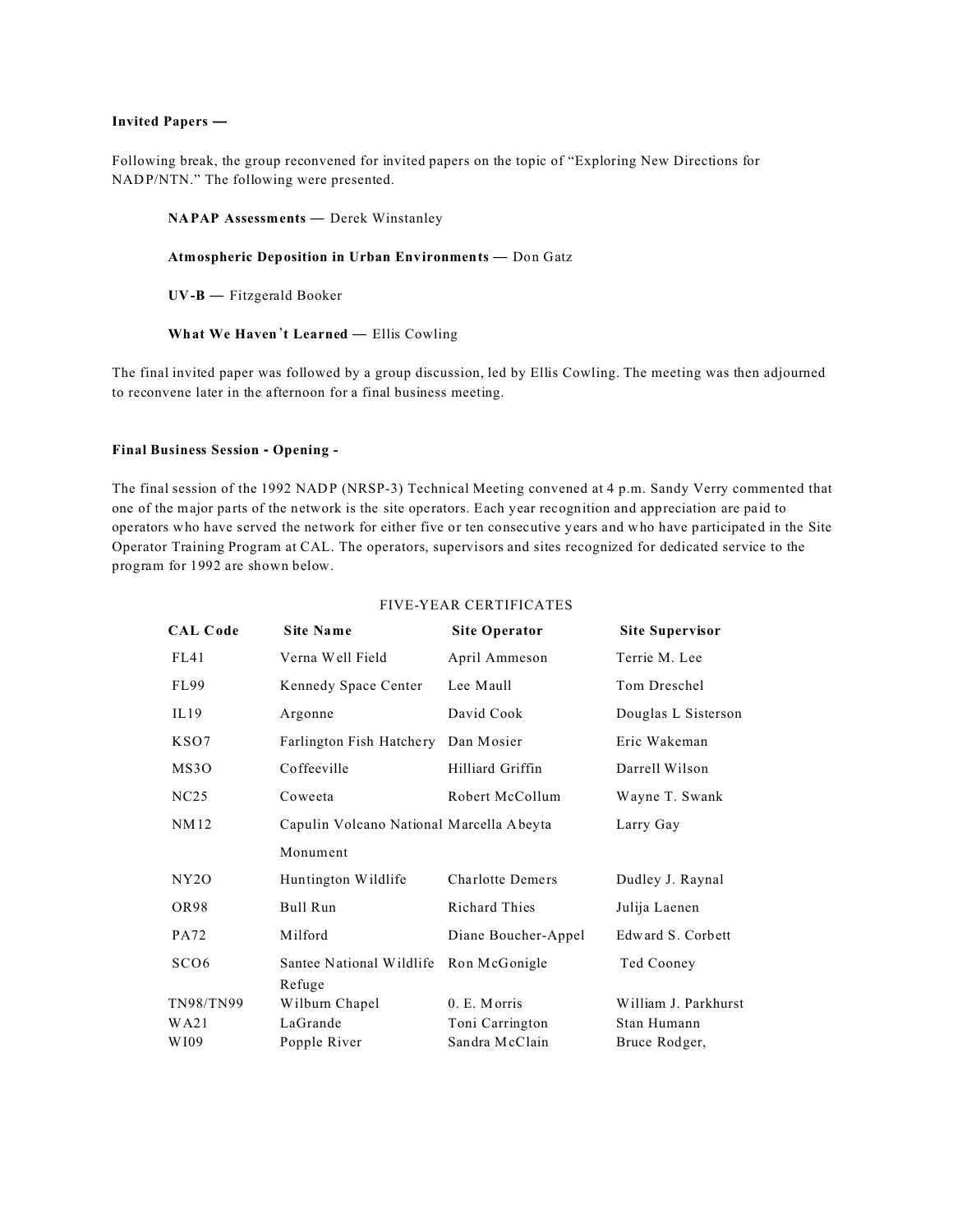## TEN-YEAR PLAQUES

| <b>CAL Code</b>  | <b>Site Name</b>         | <b>Site Operator</b> | <b>Site Supervisor</b> |
|------------------|--------------------------|----------------------|------------------------|
| CA42             | Tan bark Flat            | Charles Colver       | Paul It Miller         |
| C <sub>099</sub> | Mesa Verde National Park | Marilyn Colyer       | Robert C. Heyder       |
| M005             | University Forest        | Jim Joiner           | Gray S. Henderson      |
| NMO <sub>9</sub> | Cuba                     | David Bodine         | Kirk Koch              |

Lee Maull of FL99 and Robert McCollum of NC25 were present to personally receive their awards and recognition from the audience.

Special greetings were expressed to Ellis Cowling and John Robertson who were in attendance again after several years absence.

#### **Subcommittee Reports -**

#### **Network Operations**

Lois W est reported that the subcommittee met jointly with Data Management for part of the meeting , but she would be reporting only on the actions of Network Operations.

- 1. A CAL audit will be conducted summer of 1993. Paul Kapinos will head a team which will report at the fall meeting. Team members will include Bill Parkhurst, representing the Data Management subcommittee; Dave Bigelow, Quality Assurance Manager; John Robertson; and one yet-to-be-named representative each from EPA and USGS.
- 2. Refurbishing and replacement of field site equipment. Raingage refurbishing continues on a regular basis. The subcommittee approved replacement of Belfort dashpot fluid with either original silicon dash pot fluid or Mobil Synthetic Lubricant. CAL will provide the Mobil fluid on request, but the two fluids must not be mixed. The dashpot is to be emptied and cleaned prior to filling with a different fluid.
- 3. Proposal to use pH and conductance control charts. A pilot study was conducted by John Gordon; and after seeing results from that study, the subcommittee approved use of the charts on a voluntary basis. The information is to stay at the sites.
- 4. Continuing a study for use of a higher pH check solution.
- 5. Discussed the bucket/bottle alternative. Protocols were presented by Carol Simmons.
	- A. CAL will, mail out the clean bucket, with a snap-on lid, in a bag and a one liter nalgene-type bottle in a ziplock bag.
	- B. At the field site, it will be important for the operator to look in the bucket for contaminants and report that on the field form. Will then place the snap-on lid on the bucket but won't snap it. Will remove the bucket from the collector and then snap the lid and transport the bucket to the field lab.
	- C. Weigh the bucket, lid and sample; estimate any spillage; weigh whatever is spilled in the bag.
	- D. If no precipitation, complete field form and mail as usual. If precip, go on to the next step.
	- E. Remove snap-on lid, using bag as a glove so there is no hand contact.
	- F. Gently pour from the bucket into the bottle (do not let bucket touch bottle); don't swirl or agitate. Fill bottle completely and cap it tightly.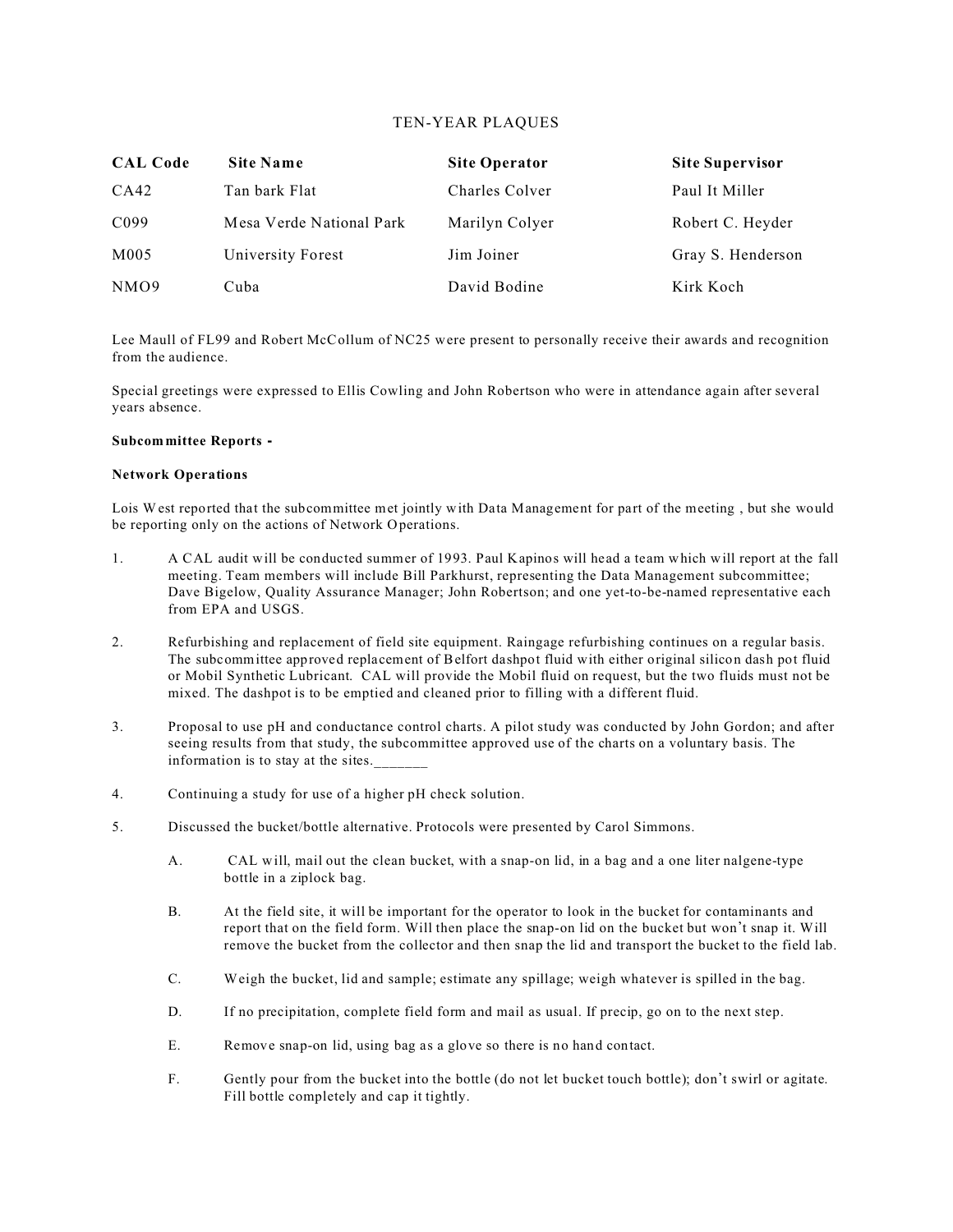- G. Discard any excess sample (not during study).
- H. Replace snap-on lid and snap it on. Twist top of bag closed.
- I. Weigh. If >70g, do the field measurements. When measuring pH, fill vials from bottle (no syringe); keep bottle capped when not pouring. If some sample spills when pouring, don't pour more if less than 50 ml remains.
- J. Cap tightly. Bucket goes back to CAL, filled bottle in the corner of the box; lid also goes back. Note on the field form if the bottle was used. Return bottle whether used or not. CAL will wash and return to the sites.
- K. When the operator is at the site, they should make notes on the lid rather than on the notepad, as they do now.

Network Operations recommends that the new procedure start January 1994. In the meantime, a joint study will be conducted at 11 test sites. The committee will be looking for indicators that they should not go ahead rather than that they should.

- MOTION that NADP begin use of the bottle protocol, beginning January 1994, unless the study indicates reasons why it would be a mistake to do so. Motion seconded and carried.
- 6. Discussed changes pending in the field forms. An *ad hoc* committee of Gwen Scott, Kenni James and John Gordon will look at required changes in the field forms and manuals. Joel Frisch will coordinate changes the training film. -
- 7. CAL asked for approval of a request from the South Florida Water Management District to pay for analysis of an excess sample aliquot from Florida sites for total phosphorous. The subcommittee approved the following resolution.

*WHEREAS Florida is interested in total phosphorous analysis of NADP/NTN samples; and WHEREAS Florida will pay for 'excess aliquot\* analysis at CAL; BE IT RESOLVED that the Technical Committee of NADP approve total phosphorous 'excess aliquot\* sampling for Florida with results also provided to the NADP database at the Coordinator\*s Office.*

- 8. The spring meetings will be held in April, with location yet to be determined.
- 9. Election of officers for 1992-93.

Chairman - Paul Kapinos Vice Chairman - Rick Artz Secretary - Mark Nilles

**MOTION** - that the Subcommittee report be accepted. Seconded and carried.

## **Environmental Effects Subcommittee**

Rich Grant reported that there will be no change in officers for 1992-93. Officers are:

Chairman - Rich Grant Vice Chairman - Julian Chazin Secretary - Patricia Brewer

The subcommittee discussed interest in metals, mercury, and organics, and agreed to concentrate first national-scale network with good procedures, good coordination and QA, and good data management. There is some expertise in mercury, but not a lot. Need to bring in others with a new direction for overall NADP/NTN. Interagency relationships are possible with USDA, EPRI, and TVA interested in development and Wisconsin, Minnesota, TVA, and USFS (NC) to support a pilot network. There will be a combined effort on the parts of Steve Lindberg, Steve Vermette, Julian Chazin, Carol Simmons, Rich Grant, and Patricia Brewer.. The timetable is as follows: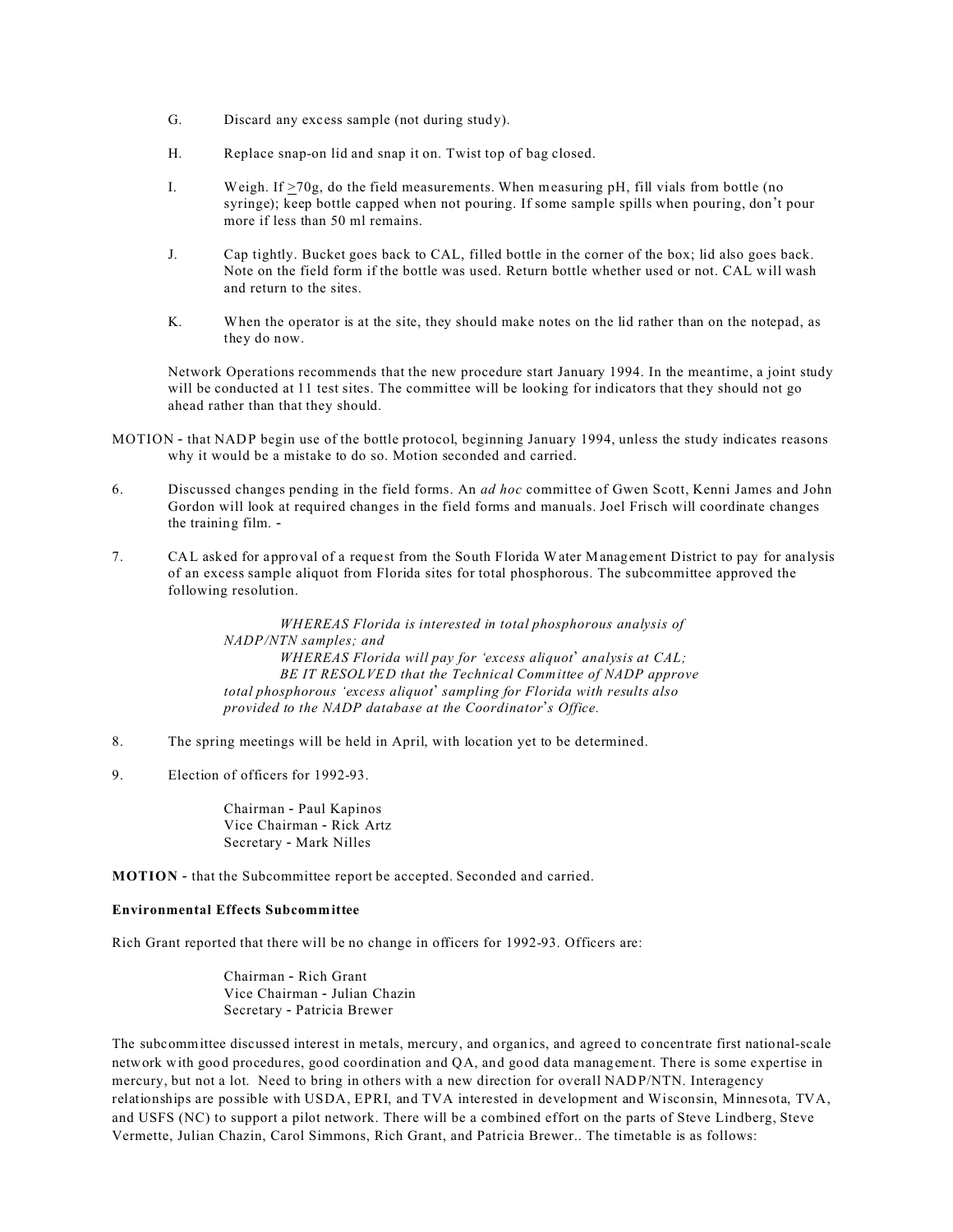- 1. Statement of intent 10/92
- *2.* Solicitation of interest 12/92
- 3. Workshop to bring together people involved in mercury research 4/93 (Time is linked to a mercury meeting in the spring which EPRI is hosting)
- 4. Explore possible funding at some level, and if workshop decides this isn't going to work, solicit an RFP of other measurements which will be used - 6/93
- 5. Methods research 10/93-10/94
- 6. Funding in place 10/94
- 7. Initiate demonstration network 10/95

Rich asked for a general endorsement from the Technical Committee for the mercury committee to go forward with this topic. It is important that the entire group endorse the subcommittee's proceeding in the name of NADP/NTN.

**MOTION** that the Technical Committee endorse pursual of an Air Toxics Initiative for NADP/NTN. Seconded and carried.

**MOTION** - that the Environmental Effects Subcommittee report be accepted. Seconded. and carried.

#### **Data Management Subcommittee**

Gary Stensland reported for the subcommittee.

1. The subcommittee passed the following resolution.

*WHEREAS the transfer of computer programs from VAX to pc resulted in* — *a 10% error in sample Coding; and*

*WHEREAS the 1991 annual report had to be stopped during printing; and* 

*WHEREAS we need to re-analyze site completeness and isopleth mapping functions to issue a consistent high quality annual report;*

*BE IT RESOLVED that the Executive Committee of NADP/NTN request funds to complete the reissue of the 1991 annual report from the Committee of Nine.*

#### **MOTION** - that the Technical Committee approve the resolution. Seconded and carried

- 2. An *Ad hoc* committee has been doing work over the past year related to field pH. The subcommittee decided to keep that group active for the coming year in an effort to answer the question.
- 3. Passed a motion to begin field conductance screening with the 1991 data summary report, since it must be reissued
- 4. Officers for 1992-93 were elected.

Chairman - Bill Parkhurst Vice Chairman - Gary Stensland

No secretary was elected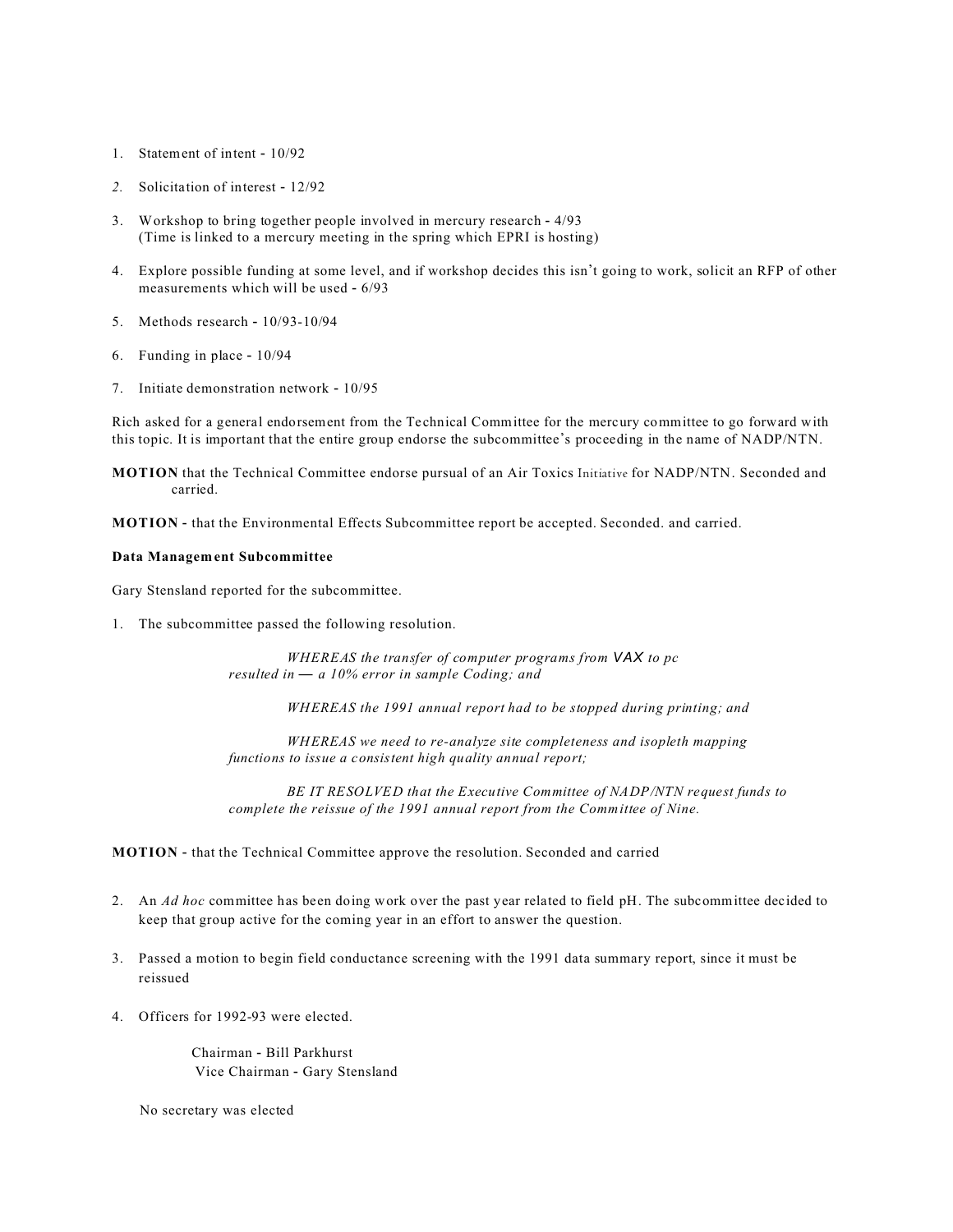**MOTION** - that the Data Management Subcommittee report be accepted. Seconded and carried.

## **AIRMoN -**

Rick Artz reported that there have been conversations between NOAA, CAL, and the Coordination Office to take the MAP3S sites and turn them into a network which NOAA can use for source receptor models. They also hope to have them available for other types of research to be conducted and they currently have enough money for seven sites. Only major ion chemistry will be done this year, with sample preservation upgrade, etc., in the future; now focusing on just stabilizing the network. Rick asked for a motion to create an AIRMoN subcommittee to function within the overall (NADP) structure to coordinate the AIRMoN network for the benefit of NADP/NTN. Members will be largely network operators and representatives from CAL and the Coordination Office. They want to keep the membership level and rather small. Hope to be able to re-institute weekend sampling.

Officers for 1992-93 would be:

Chairman - Jane Rothert Secretary - Dennis Lamb

**MOTION** - to create an AIRMoN Subcommittee to function as part of the NADP/NTN structure was made, seconded and carried.

#### **Election of Technical Committee Officers -**

Following established protocol, a secretary will be elected to begin rotation to Chair. Carol Simmons presented the report of the nominating committee. They selected Jim Lynch as candidate for NADP Technical Committee Secretary for 1992-93. There were no nominations from the floor.

**MOTION** - that the nominations cease and that Jim Lynch be elected by acclamation was made, seconded and carried.

FY 1992-93 Technical Committee officers are:

Chairman - J. M. "Mike" Kelly Vice Chairman - Van Bowersox Secretary - James Lynch

#### **1994 Technical Meeting -**

Suggestions for location of the 1994 meeting were requested. Charleston, South Carolina, and somewhere in New England, possibly New Hampshire, were proposed. The Executive Committee will consider alternatives and make a final decision.

### **Closing -**

Thanks were expressed to Mike Kelly for his work in planning the meeting and symposium, and the gavel was passed to Mike Kelly as incoming Chair. He commented that he is looking forward to the coming year and the opportunity to serve the group.

Appreciation was extended to Linda Bandhauer, Pat Brewer, and Julian Chazin for their assistance with meeting preparations; to the local hosts, Tom Dreschel and Lee Maull, for the field trip and subsequent launch; to Ellis Cowling for ending his absence and returning to offer words of inspiration; and to Sandy Verry for his contributions to the program. NADP is looking forward to new initiatives and future directions.

Sandy Verry also expressed appreciation to Bill McFee who completed his tenure as Past Chairman. Rich Grant was asked to take a plaque to Bill.

The 1993 NADP (NRSP-3) Technical Meeting was adjourned.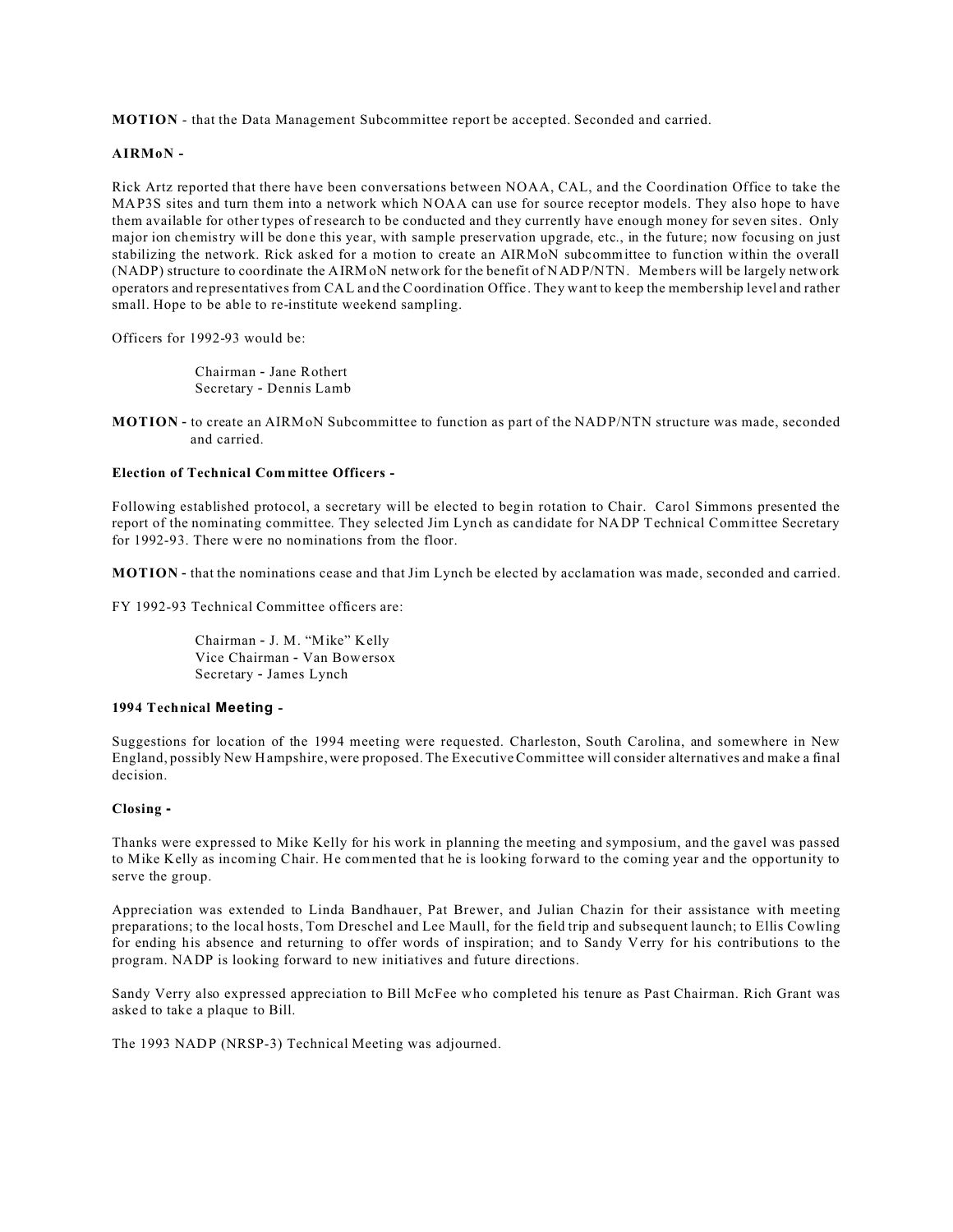# **Participant List**

| Name                     | <b>Affiliation</b>                                            |
|--------------------------|---------------------------------------------------------------|
| Mary Ann Allan           | <b>Electric Power Research Institute</b>                      |
| <b>Richard Artz</b>      | NOAA/Air Resources Laboratory                                 |
| Gerry Aubertin           | Southern Illinois University                                  |
| Sue Bachman              | Illinois State Water Survey                                   |
| Linda Bandhauer          | <b>NADP/NTN Coordination Office</b>                           |
| John Barnes              | CSRS, US Department of Agriculture                            |
| David Bigelow            | <b>NADP/NTN Coordination Office</b>                           |
| Donald Bock              | Minnesota Pollution Control Agency                            |
| <b>Fitzgerald Booker</b> | USDA/NCSU Air Quality Research Program                        |
| Van Bowersox             | Illinois State Water Survey                                   |
| Lannie Boyd              | Western Association Agricultural Experiment Station Directors |
| Patricia Brewer          | Tennessee Valley Authority                                    |
| C.H. Chan                | Canada Centre for Inland Waters                               |
| Julian Chazin            | <b>Wisconsin Department of Natural Resources</b>              |
| <b>Terry Clark</b>       | <b>US Environmental Protection Agency</b>                     |
| <b>Richard Cline</b>     | <b>USDA Forest Service</b>                                    |
| <b>Edward Corbett</b>    | <b>USDA Forest Service</b>                                    |
| <b>Ellis Cowling</b>     | North Carolina State University                               |
| Dagmar Cronn             | University of Maine                                           |
| <b>Scott Dossett</b>     | Illinois State Water Survey                                   |
| Kathryn Douglas          | Illinois State Water Survey                                   |
| Cary Eaton               | Research Triangle Institute                                   |
| <b>Miguel Flores</b>     | National Park Service (AIR)                                   |
| Joel Frisch              | <b>US Geological Survey</b>                                   |
| Donald Gatz              | Illinois State Water Survey                                   |
| Larry Gay                | <b>New Mexico Environmental Department</b>                    |
| James Gibson             | <b>NADP/NTN Coordination Office</b>                           |
| Donald Goolsby           | <b>US Geological Survey</b>                                   |
| John Gordon              | <b>US Geological Survey</b>                                   |
| <b>Richard Grant</b>     | <b>Purdue University</b>                                      |
| Jane Hislop              | <b>USDA Forest Service (NEFES)</b>                            |
| <b>Rudolf Husar</b>      | CAPITA, Washington University                                 |
| Syed Iqbal               | Atmospheric Environmental Service                             |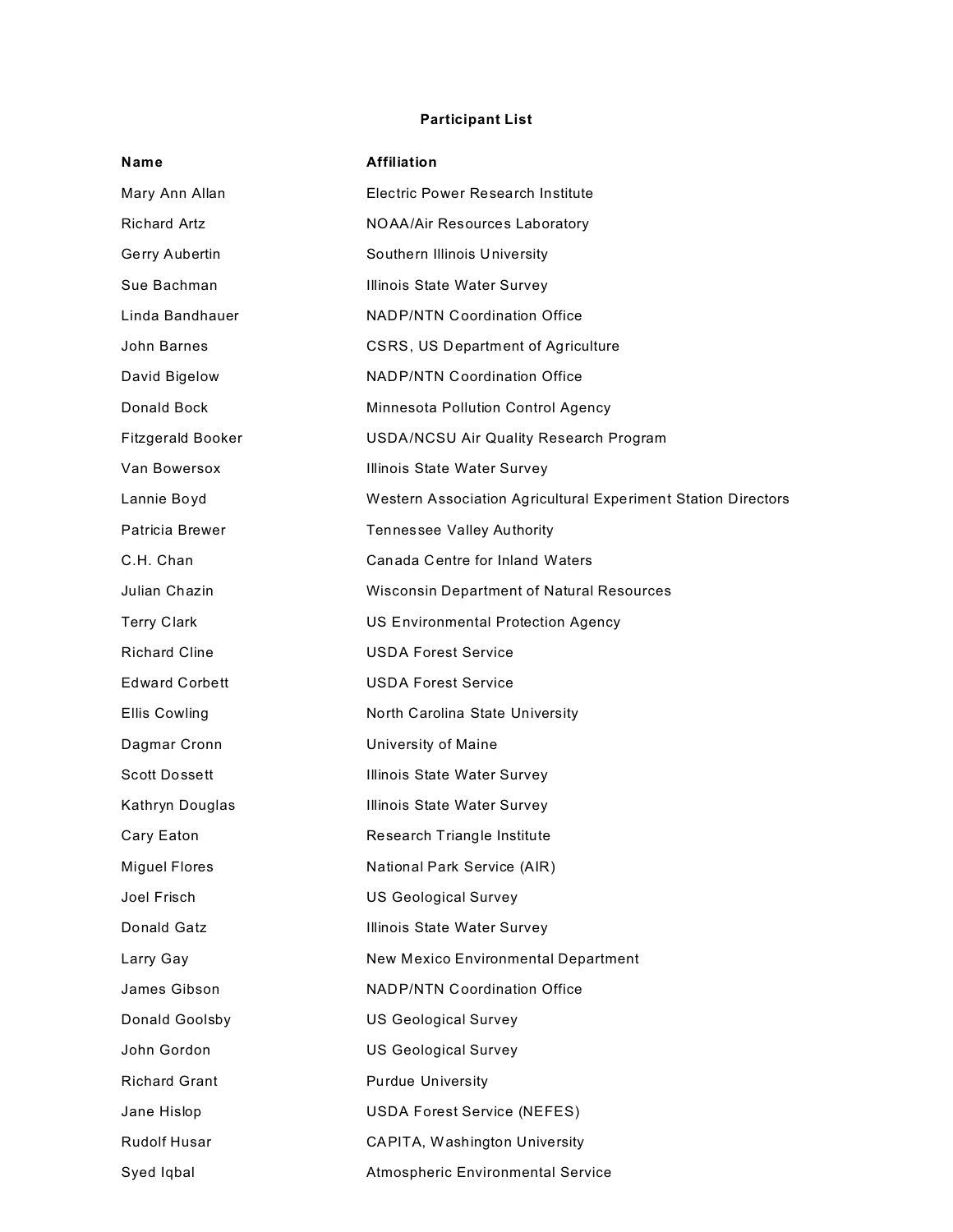| Kenni James              | Illinois State Water Survey                      |
|--------------------------|--------------------------------------------------|
| Paul Kapinos             | <b>US Geological Survey</b>                      |
| Johnson Karue            | Illinois State Water Survey                      |
| Michael Kelly            | Tennessee Valley Authority                       |
| Edward Klappenbach       | <b>US Environmental Protection Agency</b>        |
| Warren Knapp             | <b>Cornell University</b>                        |
| Dennis Lamb              | Penn State University                            |
| Leonard Levin            | Electric Power Research Institute                |
| Steven Lindberg          | Oak Ridge National Laboratory                    |
| Roald Lund               | North Dakota State University                    |
| James Lynch              | Penn State University                            |
| <b>Brooks Madsen</b>     | University of Central Florida                    |
| Mike Majewski            | <b>US Geological Survey</b>                      |
| Bernard Malo             | <b>US Geological Survey</b>                      |
| <b>Barry Martin</b>      | US Environmental Protection Agency               |
| Lee Maull                | The Bionetics Corporation                        |
| <b>Robert McCollum</b>   | <b>USDA Forest Service</b>                       |
| Mark Mesarch             | University of Nebraska - Lincoln                 |
| <b>Mark Nilles</b>       | <b>US Geological Survey</b>                      |
| Evelyn Orr               | Minnesota Pollution Control Agency               |
| <b>William Parkhurst</b> | Tennessee Valley Authority                       |
| Mark Peden               | Illinois State Water Survey                      |
| Ranard Pickering         | <b>US Geological Survey</b>                      |
| Sandy Pletschet          | <b>NADP/NTN Coordination Office</b>              |
| Chul-Un Ro               | <b>Atmospheric Environment Service</b>           |
| John Robertson           | <b>US Military Academy</b>                       |
| <b>Bruce Rodger</b>      | <b>Wisconsin Department of Natural Resources</b> |
| Jane Rothert             | Illinois State Water Survey                      |
| LeRoy Schroder           | <b>US Geological Survey</b>                      |
| Gwen Scott               | <b>NADP/NTN Coordination Office</b>              |
| <b>Carol Simmons</b>     | <b>NADP/NTN Coordination Office</b>              |
| Luther Smith             | ManTech Environmental Technology, Inc.           |
| Gary Stensland           | Illinois State Water Survey                      |
| Clyde Sweet              | Illinois State Water Survey                      |
| M. A. Tabatabai          | Iowa State University                            |